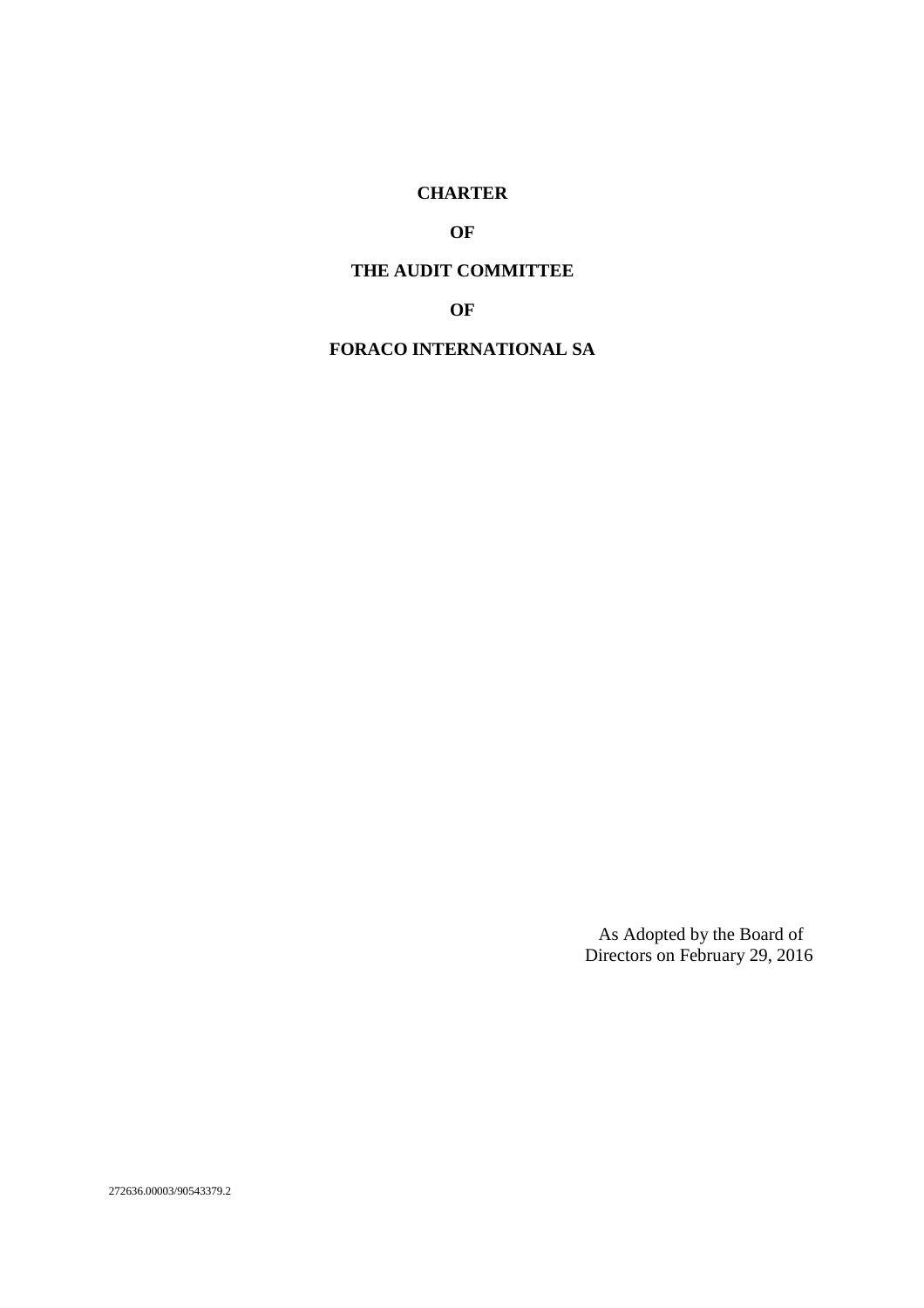## **FORACO INTERNATIONAL SA (the "Company")**

# **CHARTER OF THE AUDIT COMMITTEE**

The Audit Committee (the "Committee") is a committee of the board of directors (the "Board") of the Company. The role of the Committee, subject to applicable laws and obligations imposed by the French Code de Commerce and the Company's constating documents, is to:

- (a) provide oversight of the Company's financial management and of the design and implementation of an effective system of internal financial controls;
- (b) to review and report to the Board on the integrity of the financial statements of the Company, its subsidiaries and associated companies, including:
	- (i) helping directors meet their responsibilities;
	- (ii) facilitating better communication between directors and the external auditor;
	- (iii) enhancing the independence of the external auditor;
	- (iv) increasing the credibility and objectivity of financial reports; and
	- (v) strengthening the role of the directors by facilitating in-depth discussions among directors, management and the external auditor;

While the Committee has the responsibilities and powers set forth in this Charter, management is responsible for establishing and maintaining those controls, procedures and processes and the Committee is appointed by the Board to review and monitor them.

#### **Duties and Responsibilities**

The Committee will have the following duties and responsibilities:

#### *External Auditor*

- To recommend to the Board, for shareholder approval, an external auditor to examine the Company's accounts, controls and financial statements on the basis that the external auditor is accountable to the Board and the Committee as representatives of the shareholders of the Company.
- To recommend to the Board, the compensation of the external auditor.
- To oversee the work of the external auditor engaged for the purpose of preparing or issuing an auditor's report or performing other audit, review or attest services for the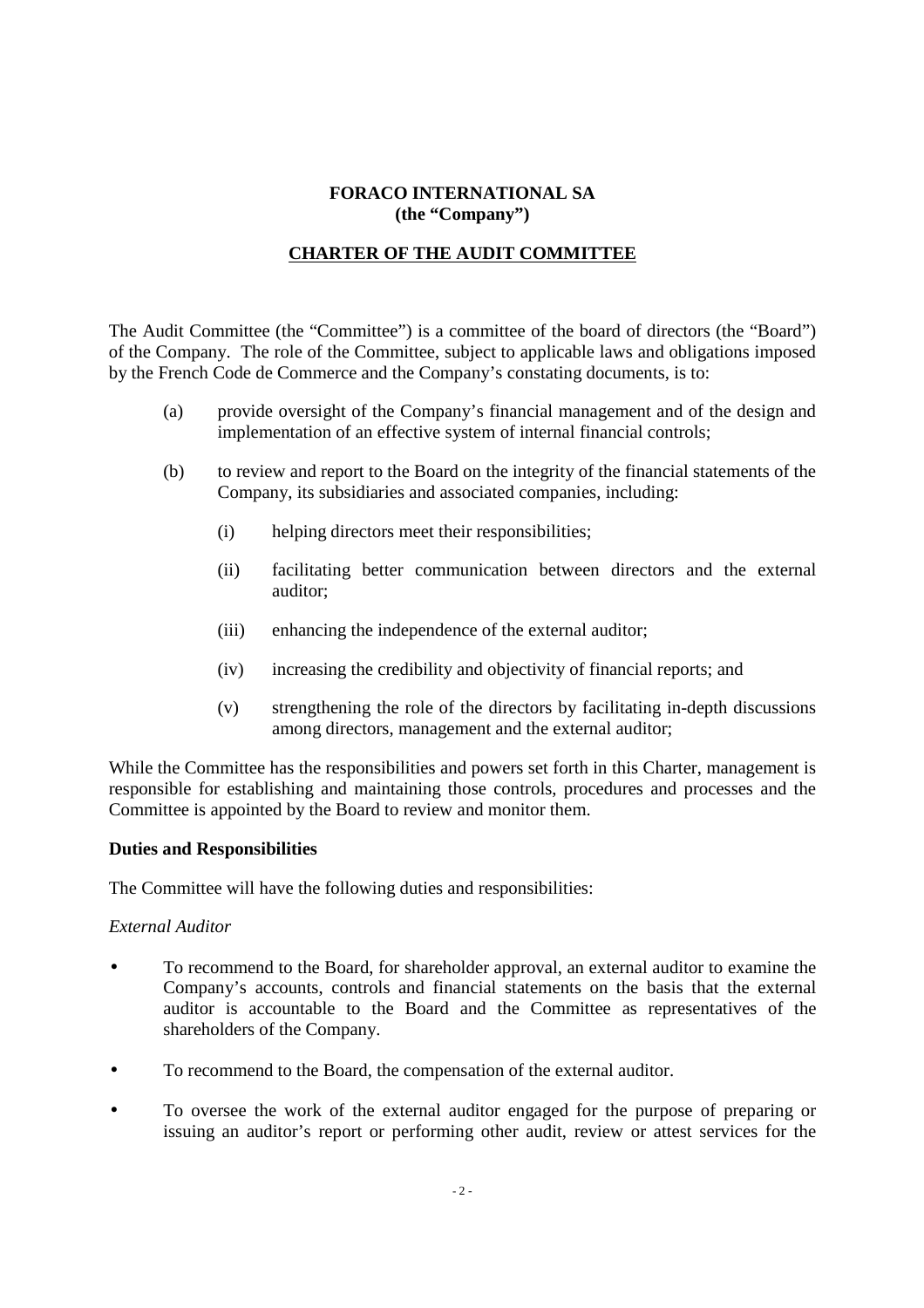Company, including the resolution of disagreements between management and the external auditor regarding financial reporting.

- To evaluate the audit services provided by the external auditor, pre-approve all audit fees and recommend to the Board, if necessary, the replacement of the external auditor.
- To pre-approve any non-audit services to be provided to the Company by the external auditor and the fees for those services.
- To obtain and review, at least annually, a written report by the external auditor setting out the auditor's internal quality-control procedures, any material issues raised by the auditor's internal quality-control reviews and the steps taken to resolve those issues.
- To review and approve the Company's hiring policies regarding partners, employees and former partners and employees of the present and former external auditor of the Company. The Committee has adopted the following guidelines regarding the hiring of any partner, employee, reviewing tax professional or other person providing audit assurance to the external auditor of the Company on any aspect of its certification of the Company's financial statements:
	- (a) no member of the audit team that is auditing a business of the Company can be hired into that business or into a position to which that business reports for a period of three years after the audit;
	- (b) no former partner or employee of the external auditor may be made an officer of the Company or any of its subsidiaries for three years following the end of the individual's association with the external auditor;
	- (c) the CEO and the Vice-CEO must approve all office hires from the external auditor; and
	- (d) the CEO and the Vice-CEO must report annually to the Committee on any hires within these guidelines during the preceding year.
- To review, at least annually, the relationships between the Company and the external auditor in order to establish the independence of the external auditor.

## *Financial Information and Reporting*

- To review the Company's annual audited financial statements with the CEO and Vice-CEO and then the full Board. The Committee will review the interim financial statements with the CEO and Vice-CEO.
- To review and discuss with management and the external auditor, as appropriate:
	- (a) The annual audited financial statements and the interim financial statements, including the accompanying management discussion and analysis; and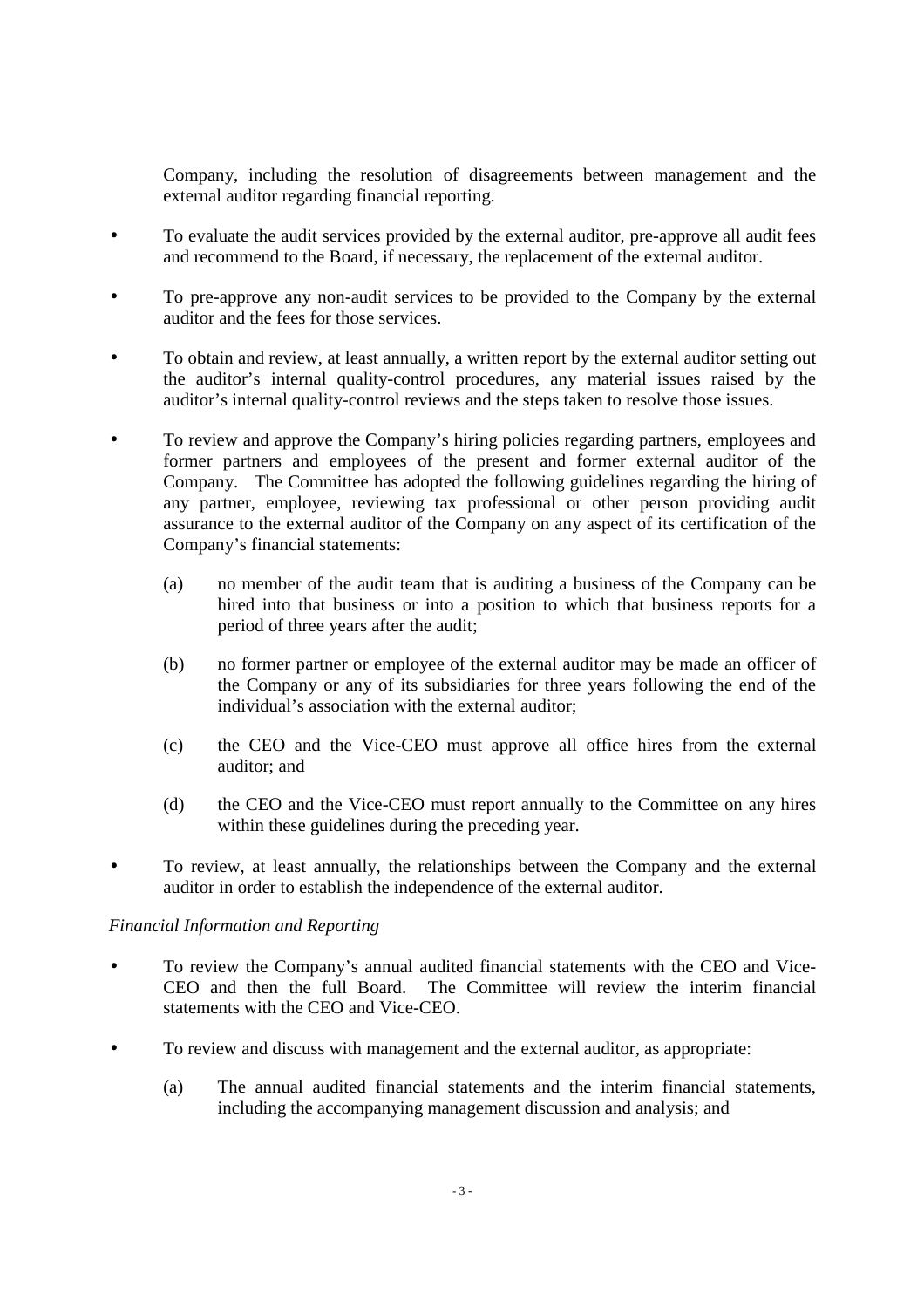- (b) Earnings guidance and other releases containing information taken from the Company's financial statements prior to their release.
- To review the quality and not just the acceptability of the Company's financial reporting and accounting standards and principles and any proposed material changes to them or their application.
- To review with the CEO and the Vice-CEO any earnings guidance to be issued by the Company and any news release containing financial information taken from the Company's financial statements prior to the release of the financial statements to the public. In addition, the CEO and the Vice-CEO must review with the Committee the substance of any presentations to analysts or rating agencies that contain a change in strategy or outlook.

## *Oversight*

- To review the internal audit staff functions, including:
	- (a) the purpose, authority and organizational reporting lines;
	- (b) the annual audit plan, budget and staffing; and
	- (c) the appointment and compensation of the controller, if any.
- To review, with the CEO and the Vice-CEO and others, as appropriate, the Company's internal system of audit controls and the results of internal audits.
- To review and monitor the Company's major financial risks and risk management policies, the effectiveness and efficiency of such policies, and the steps taken by management to mitigate those risks.
- To meet at least annually with management (including the CEO and the Vice-CEO), the internal audit staff, and the external auditor in separate executive sessions and review issues and matters of concern respecting audits and financial reporting.
- In connection with its review of the annual audited financial statements and interim financial statements, the Committee will also review the process for the CEO and Vice-CEO certifications (if required by law or regulation) with respect to the financial statements and the Company's disclosure and internal controls, including any material deficiencies or changes in those controls.

## *Complaints*

- To establish procedures for:
	- (a) the receipt, retention and treatment of complaints received by the Corporation regarding accounting, internal accounting controls or auditing matters; and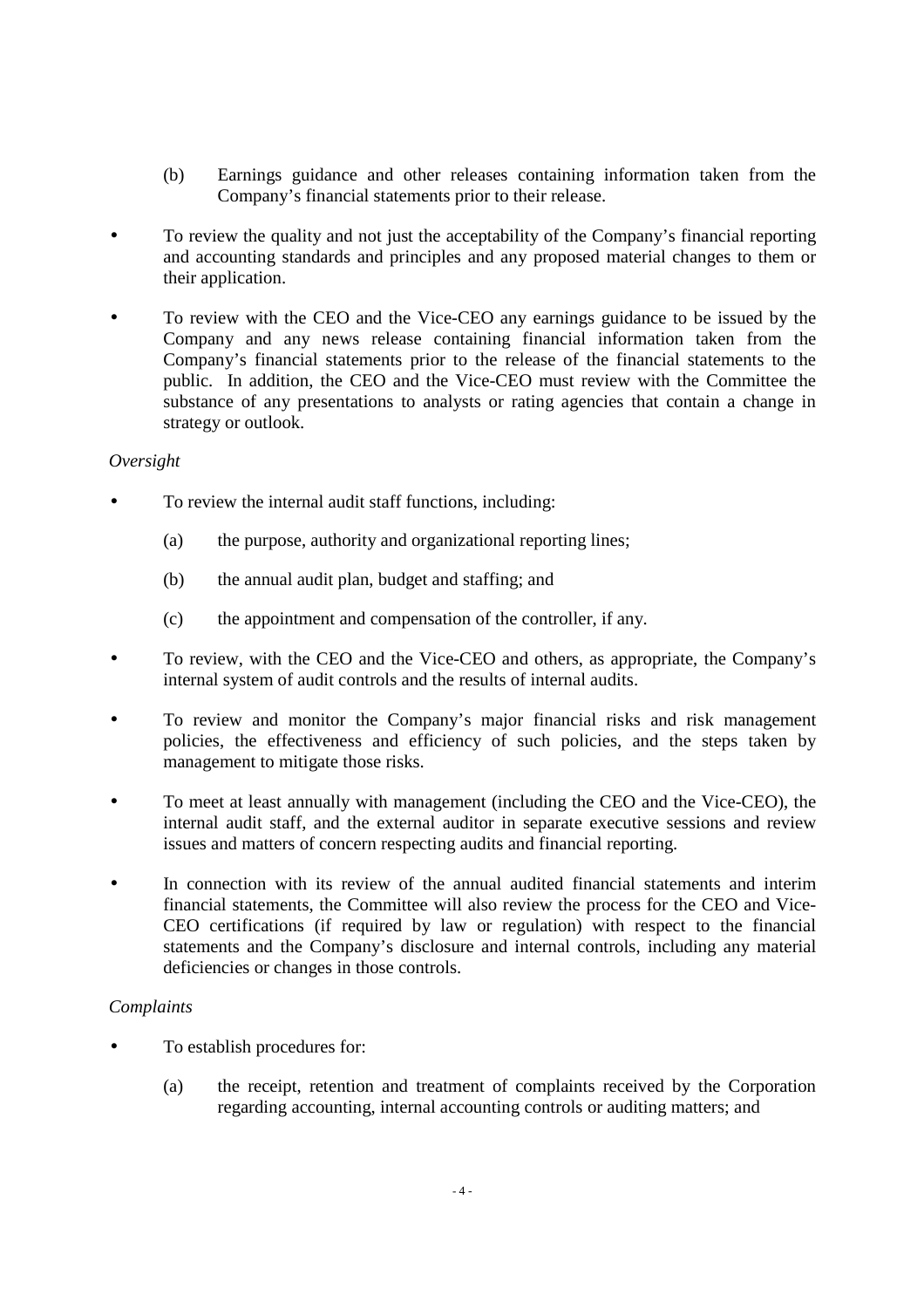(b) the confidential, anonymous submission by employees of the Corporation of concerns regarding questionable accounting or auditing matters;

and review periodically with management and the internal auditors these procedures and any significant complaints received.

#### **Membership**

- The Committee shall consist solely of three or more members of the Board**,** each of whom the Board has determined has no material relationship with the Company and is otherwise "independent" as required under applicable securities rules and applicable stock exchange rules.
- Members of the Committee shall be appointed from time to time by the Board and may be removed from office or replaced at any time by the Board. Any member shall cease to be a member upon ceasing to be a director. Each member of the Committee shall hold office until the close of the next annual meeting of shareholders of the Company or until the member ceases to be a director, resigns or is replaced, whichever first occurs.
- Where a vacancy occurs at any time in the membership of the Committee, it may be filled by the Board. The Board shall fill any vacancy whenever necessary to maintain a Committee membership of at least three directors.
- The members of the Committee shall be entitled to receive such remuneration for acting as members of the Committee as the Board may from time to time determine.
- All members of the Committee must be "financially literate" (i.e., have the ability to read and understand a set of financial statements such as a balance sheet, an income statement and a cash flow statement).

## **Procedures**

- The Board shall appoint one of the directors elected to the Committee as the Chair of the Committee (the "Chair"). In the absence of the appointed Chair from any meeting of the Committee, the members shall elect a Chair from those in attendance to act as Chair of the meeting.
- The Chair will appoint a secretary (the "Secretary") who will keep minutes of all meetings. The Secretary does not have to be a member of the Committee or a director and can be changed by simple notice from the Chair.
- No business may be transacted by the Committee except at a meeting of its members at which a quorum of the Committee is present or by resolution in writing signed by all the members of the Committee. A majority of the members of the Committee shall constitute a quorum, provided that if the number of members of the Committee is an even number, one-half of the number of members plus one shall constitute a quorum.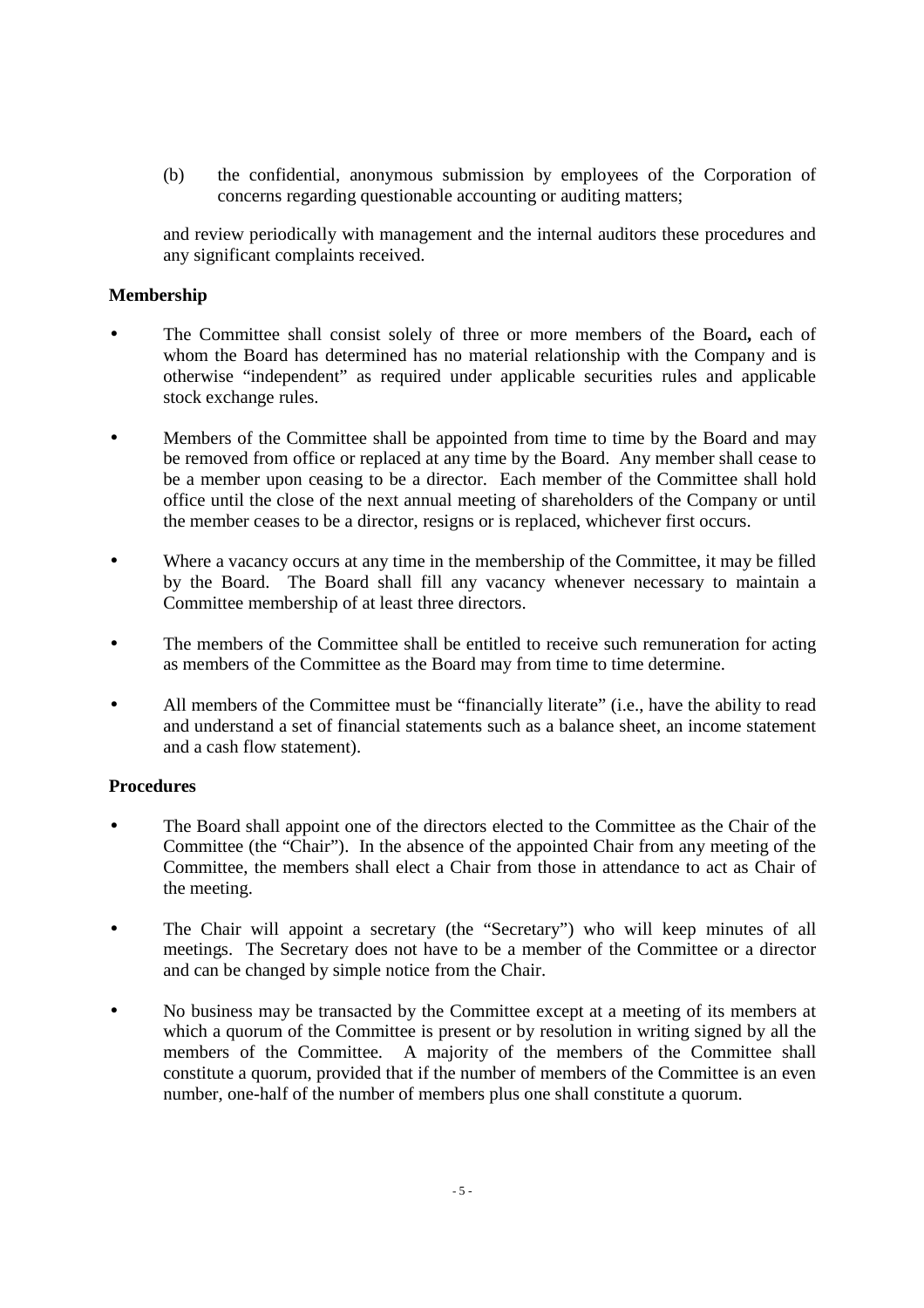- The Committee will meet at least once each fiscal quarter, and as many times as is necessary to carry out its responsibilities. Any member of the Committee or the external auditor may call meetings.
- The time and place of the meetings of the Committee, the calling of meetings and the procedure in all respects of such meetings shall be determined by the Committee, unless otherwise provided for in the articles of the Company or otherwise determined by resolution of the Board.
- The Company shall provide the Committee with the resources necessary to discharge its duties and responsibilities, including the authority to select, retain, terminate, and approve the fees and other retention terms (including termination) of special counsel, advisors or other experts or consultants, as it deems appropriate, acting reasonably.
- The Committee shall have access to any and all books and records of the Company necessary for the execution of the Committee's obligations and shall discuss with the CEO or the Vice-CEO such records and other matters considered appropriate.
- The Committee shall have the authority to seek any information it requires from employees – all of whom are directed to cooperate with the Committee's requests – or external parties.
- The Committee has the authority to communicate directly with the internal and external auditors.
- At the invitation of the Chair, individuals who are not members of the Committee may attend any meeting of the Committee.

## **Reports**

- The Committee shall produce the following reports and provide them to the Board:
	- (a) an annual performance evaluation of the Committee, which evaluation must compare the performance of the Committee with the requirements of this Charter. The performance evaluation should also recommend to the Board any improvements to this Charter deemed necessary or desirable by the Committee. The performance evaluation by the Committee shall be conducted in such manner as the Committee deems appropriate. The report to the Board may take the form of an oral report by the Chair or any other member of the Committee designated by the Committee to make this report; and
	- (b) a summary of the actions taken at each Committee meeting, which shall be presented to the Board at the next Board meeting.